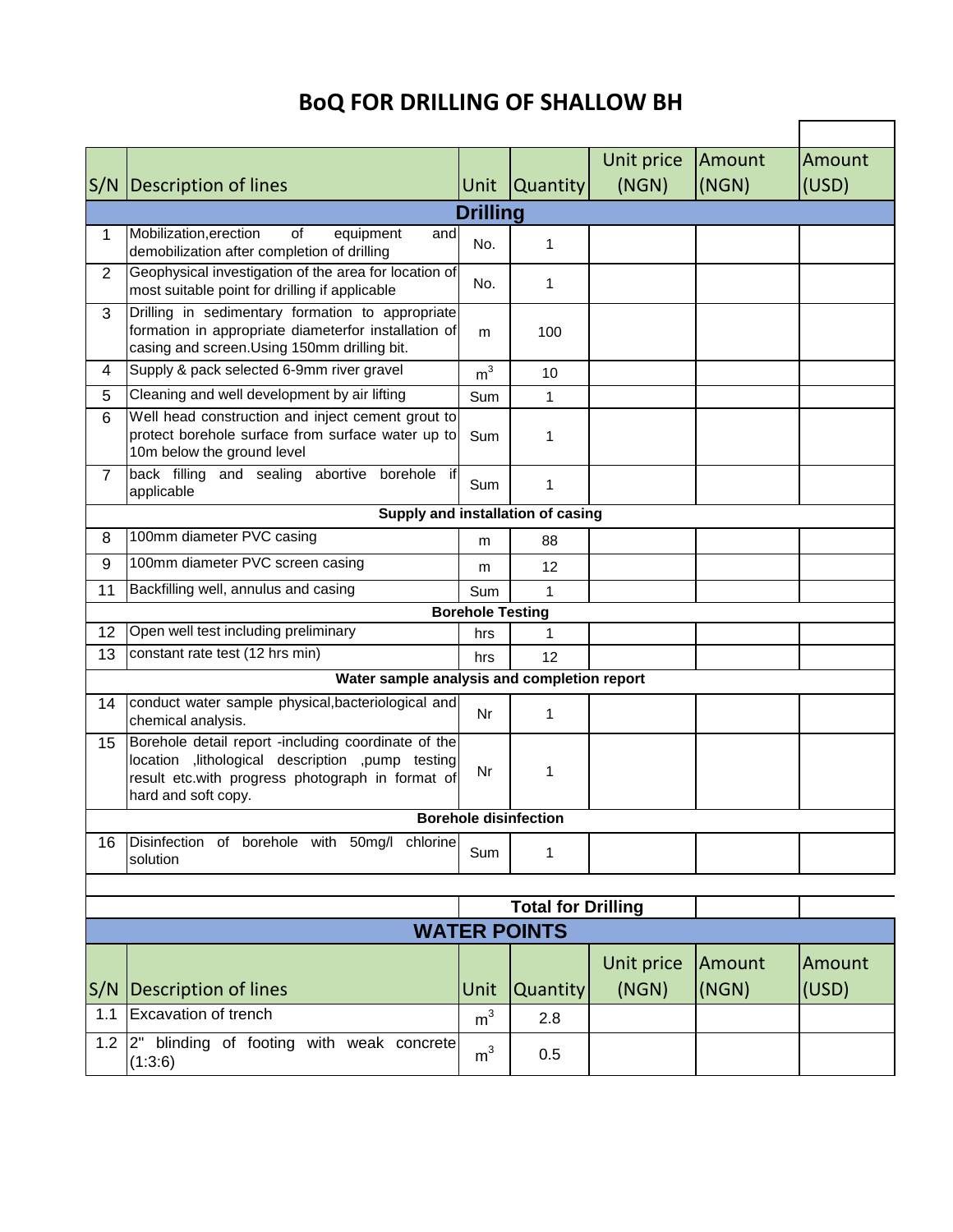|     | 1.3 Laying of sancrete blockwork (230x450mm);<br>laid stretcher bond on cement and sand mortar<br>(1:3) flush pointed; Filled solid with weak<br>concrete $(1:3:6)$ | m <sup>2</sup> | 6.4  |  |  |
|-----|---------------------------------------------------------------------------------------------------------------------------------------------------------------------|----------------|------|--|--|
|     | 1.4 3" Floor screeding with M15 concerete (1:2:4)                                                                                                                   | m <sup>3</sup> | 0.24 |  |  |
|     | 1.5 Rendering of blockwork                                                                                                                                          | m <sup>2</sup> | 8.5  |  |  |
| 1.6 | Installation of 4x4" metallic floor drain                                                                                                                           | No.            |      |  |  |
|     | 1.7 Installation of 6 GI tap head water points<br>connected to the storage tank                                                                                     | No.            |      |  |  |
|     | 1.8 Connecting 4" PVC pipe to the soak pit                                                                                                                          | No.            |      |  |  |
| 1.9 | Provision of 1" PVC for reticulation from the<br>storage tank to water points                                                                                       | m              | 30   |  |  |

|     |                                                                                                                                                                                   | <b>Total for 1 Water Point</b> |          |                     |                 |                 |  |  |
|-----|-----------------------------------------------------------------------------------------------------------------------------------------------------------------------------------|--------------------------------|----------|---------------------|-----------------|-----------------|--|--|
|     | <b>Total for 2 Water Point</b>                                                                                                                                                    |                                |          |                     |                 |                 |  |  |
|     | <b>FENCING OF BOREHOLE FACILITY</b>                                                                                                                                               |                                |          |                     |                 |                 |  |  |
|     | S/N   Description of lines                                                                                                                                                        | Unit                           | Quantity | Unit price<br>(NGN) | Amount<br>(NGN) | Amount<br>(USD) |  |  |
| 2.1 | Excavation of trench                                                                                                                                                              | m <sup>3</sup>                 | 8.5      |                     |                 |                 |  |  |
|     | 2"<br>blinding of footing with weak concrete<br>$2.2$ (1:3:6)                                                                                                                     | m <sup>3</sup>                 | 2        |                     |                 |                 |  |  |
|     | hollow<br>blockwork<br>of<br>sancrete<br>Laying<br>(230x450mm) ; laid stretcher bond on cement<br>and sand mortar (1:3) flush pointed; Filled to<br>2.3 hold GI pipes in position | m <sup>2</sup>                 | 19       |                     |                 |                 |  |  |
|     | 2.4 Rendering of blockwork                                                                                                                                                        | $\rm m^2$                      | 30       |                     |                 |                 |  |  |
|     | 2.5 <sup>2"</sup> vertical hollow poles                                                                                                                                           | No.                            | 15       |                     |                 |                 |  |  |
|     | 2.6 <sup>2"</sup> horizontal hollow poles                                                                                                                                         | m                              | 40       |                     |                 |                 |  |  |
|     | $2.7$ Chain link - $2x2"x1.8m$                                                                                                                                                    | m                              | 40       |                     |                 |                 |  |  |
|     | 2.8 Framed metalic entrance door                                                                                                                                                  | No.                            | 1        |                     |                 |                 |  |  |
|     | 2.9 Gravel filling                                                                                                                                                                | m <sup>3</sup>                 | 5        |                     |                 |                 |  |  |
|     |                                                                                                                                                                                   |                                |          |                     |                 |                 |  |  |

|     |                                              |                | <b>Total for Fencing</b> |            |        |        |  |  |
|-----|----------------------------------------------|----------------|--------------------------|------------|--------|--------|--|--|
|     | <b>BOQ FOR ELEVATED TOWER TANK</b>           |                |                          |            |        |        |  |  |
|     |                                              |                |                          | Unit price | Amount | Amount |  |  |
| S/N | Description of lines                         | Unit           | <b>Quantity</b>          | (NGN)      | (NGN)  | (USD)  |  |  |
|     | <b>Footing/foundation work</b>               |                |                          |            |        |        |  |  |
| 1.1 | Excavation of foundation pad trench          | m <sup>3</sup> | 15.40                    |            |        |        |  |  |
|     | blinding of footing with weak concrete<br>2" |                |                          |            |        |        |  |  |
| 1.2 | (1:3:6)                                      | m <sup>3</sup> | 0.40                     |            |        |        |  |  |
|     | Sawn formwork to cover sides of foundation   |                |                          |            |        |        |  |  |
| 1.3 | pad and column                               | m <sup>2</sup> | 3.84                     |            |        |        |  |  |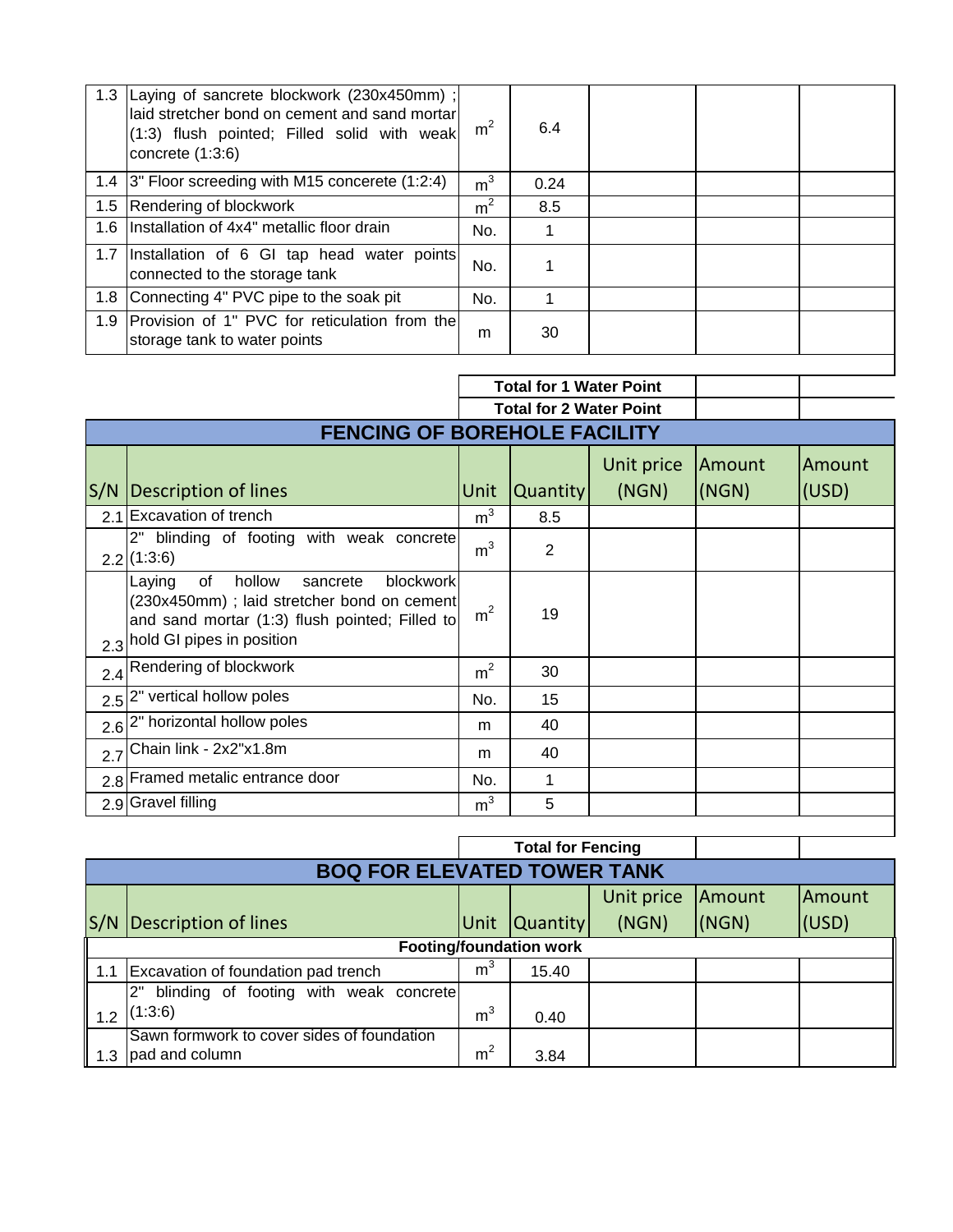| 1.4 | Plain M15 grade concrete (1:2:4); developing<br>minimum 15N/mm2 working strength after 28<br>days of curing                                                                                                          | m <sup>3</sup> | 3.30   |  |  |  |
|-----|----------------------------------------------------------------------------------------------------------------------------------------------------------------------------------------------------------------------|----------------|--------|--|--|--|
|     | Supply and fixing of Y12 high yield<br>reinforcement bar (this include the cost of                                                                                                                                   |                |        |  |  |  |
| 1.5 | bending and fixing) for stirrups                                                                                                                                                                                     | Kg             | 37.00  |  |  |  |
| 1.6 | reinforcement bar (this include the cost of                                                                                                                                                                          | Kg             | 146.00 |  |  |  |
|     | Steel tower over and overhead tank                                                                                                                                                                                   |                |        |  |  |  |
| 1.1 | 6 meter H- channel 100mm X 100mm X SHS<br>steel column in the 4 corners, braces with<br>angle iron by welding and screwed to the<br>footing rod.                                                                     | Pcs            | 4.00   |  |  |  |
| 1.3 | 75mmX 75mmX6mm angle iron for bracing<br>the 4 stanchions (placed in 4 places at an<br>interval of 1.5m each); also crisscross from the<br>footing to top of the tower, properly wedeled or<br>screwed to stanchion. | No.            | 4.00   |  |  |  |
| 1.4 | Ladder made up of 50mm X 50mm X3 mm<br>angle iron serves to support walkway to top of<br>the tower                                                                                                                   | P <sub>C</sub> | 1.00   |  |  |  |
| 1.5 | 4mm thick iron sheet at the base of the tank,<br>properly welded to the top of tower.                                                                                                                                | m <sup>2</sup> | 5.00   |  |  |  |
|     | 1.6 Anti-rust + silver coloured gloss paint                                                                                                                                                                          | <b>Itrs</b>    | 10.00  |  |  |  |
| 1.7 | 2 GP tank 5000 liters each install on the tower<br>and well secured to avoid distruction by wind.                                                                                                                    | Pc             | 2.00   |  |  |  |
| 1.8 | connecting the borehole to the overhead tank<br>with 2" GI pipe and the tank outlet to<br>distribution line.                                                                                                         | P <sub>c</sub> | 1.00   |  |  |  |
|     | <b>Total for Tower &amp; Tank</b>                                                                                                                                                                                    |                |        |  |  |  |

**Total for Tower & Tank**

|                                    | <b>PUMP INSTALLATION</b>                                                                     |      |    |  |  |  |  |
|------------------------------------|----------------------------------------------------------------------------------------------|------|----|--|--|--|--|
|                                    |                                                                                              |      |    |  |  |  |  |
|                                    | 1.1 Supply and install solar pump in accordance to<br>well yeild test provided by pump test. | No.  |    |  |  |  |  |
|                                    | 1.2 supply riser pipe 1 1/4" uPVC                                                            | pcs  | 10 |  |  |  |  |
| 1.3                                | supply and install solar models 100w                                                         | pcs  | 10 |  |  |  |  |
| 1.4                                | solar cables                                                                                 | roll |    |  |  |  |  |
| 1.5                                | solar switch                                                                                 | pcs  |    |  |  |  |  |
|                                    | 1.6 Provide and install well head with opening for<br>pipe connection and pump cable         | No.  |    |  |  |  |  |
| <b>Total for Pump Installation</b> |                                                                                              |      |    |  |  |  |  |

| <b>SUMMARY</b>     |            |            |  |  |  |  |
|--------------------|------------|------------|--|--|--|--|
| <b>IITEMS</b>      | <b>NGN</b> | <b>USD</b> |  |  |  |  |
| Drilling           |            |            |  |  |  |  |
| <b>Water Point</b> |            |            |  |  |  |  |